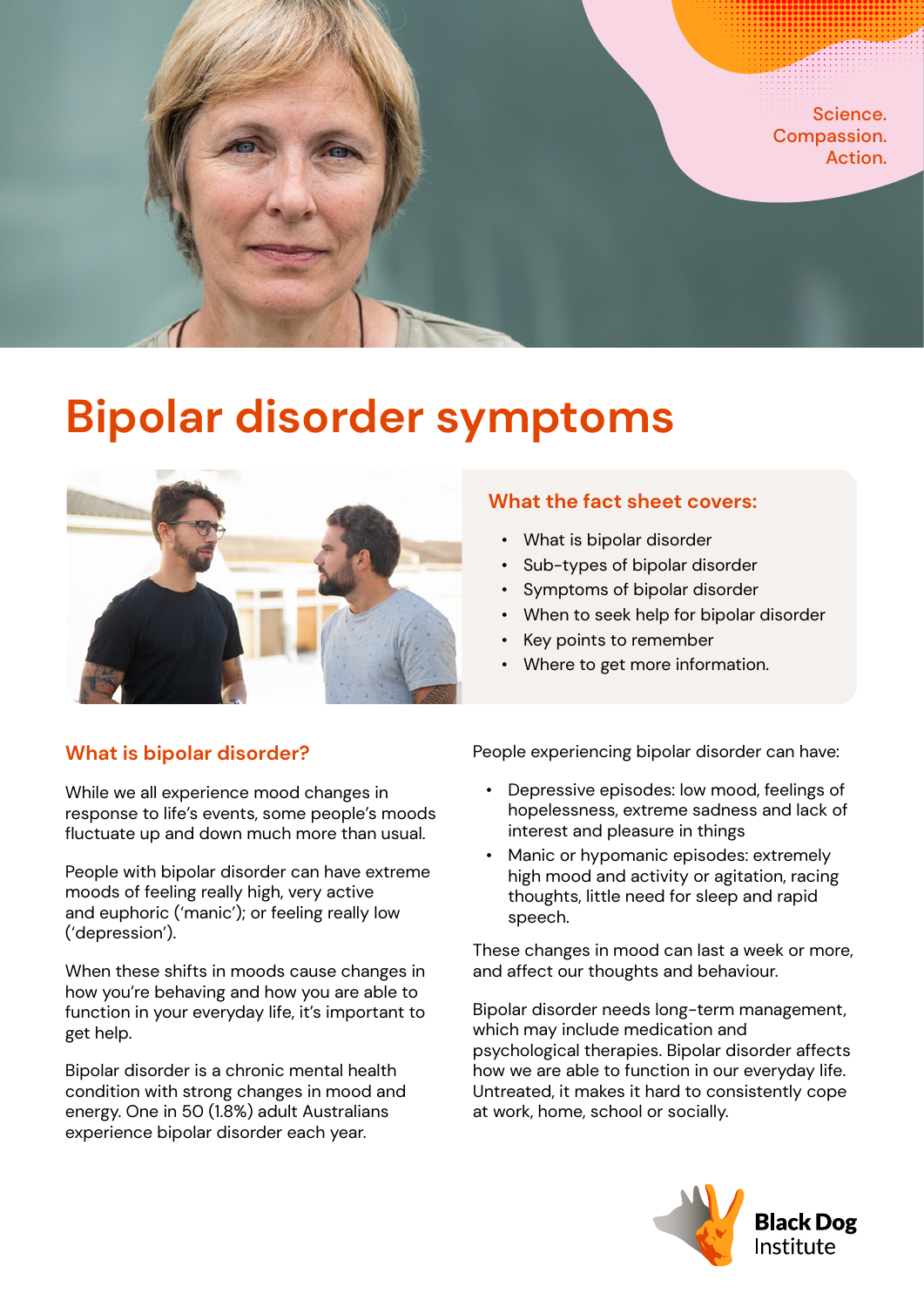

People experience bipolar disorder in different ways. The pattern of mood swings is different for each person with bipolar disorder.

#### **Distinguishing between bipolar I and bipolar II**

**Bipolar I disorder** is the more severe disorder, in the sense that individuals are more likely to experience 'mania', have longer 'highs' and to have psychotic episodes and be more likely to be hospitalised.

Mania refers to a severely high mood where the individual often experiences delusions and/

or hallucinations. The severe highs which are referred to as 'mania' tend to last days or weeks.

**Bipolar II disorder** is defined as being less severe, in that there are no psychotic features and episodes tend to last only hours to a few days; a person experiences less severe highs which are referred to as 'hypomania' and depression but no manic episodes and the severity of the highs does not usually lead to hospitalisation.

Hypomania literally translates into 'less than mania'. It describes a high that is less severe than a manic episode and without any delusions and/or hallucinations.

These highs don't last as long. While they are officially diagnosed after a four day duration, research has shown that they may only last a few hours to a few days. Both women and men develop bipolar I disorder at equal rates, while the rate of bipolar II disorder is somewhat higher in females.

#### **Symptoms of bipolar disorder**

Diagnosing bipolar disorder is often not a straightforward matter. Many people go for 10 years or more before their illness is accurately diagnosed. It is important to note that everyone has mood swings from time to time. It is only when these moods become extreme and interfere with a person's personal and professional life that bipolar disorder may be indicated and medical assessment sought.

There are two starting points for considering whether you might have bipolar disorder. Firstly, you must have had episodes of clinical depression.

Secondly, you must have had 'highs', where your mood was more 'up' than usual, or where you felt more 'wired' and 'hyper'.

If both depression and 'highs' have been experienced, then the next thing to consider is whether you also experienced any of the six key features of mania and hypomania outlined below.

## **Key features of mania & hypomania**

While it can be difficult to identify what separates normal 'happiness' from the euphoria or elevation that is seen in mania and hypomania, researchers at the Black Dog Institute have identified the following distinguishing features:

**• High energy levels** – feeling 'wired' and 'hyper', extremely energetic, talking more

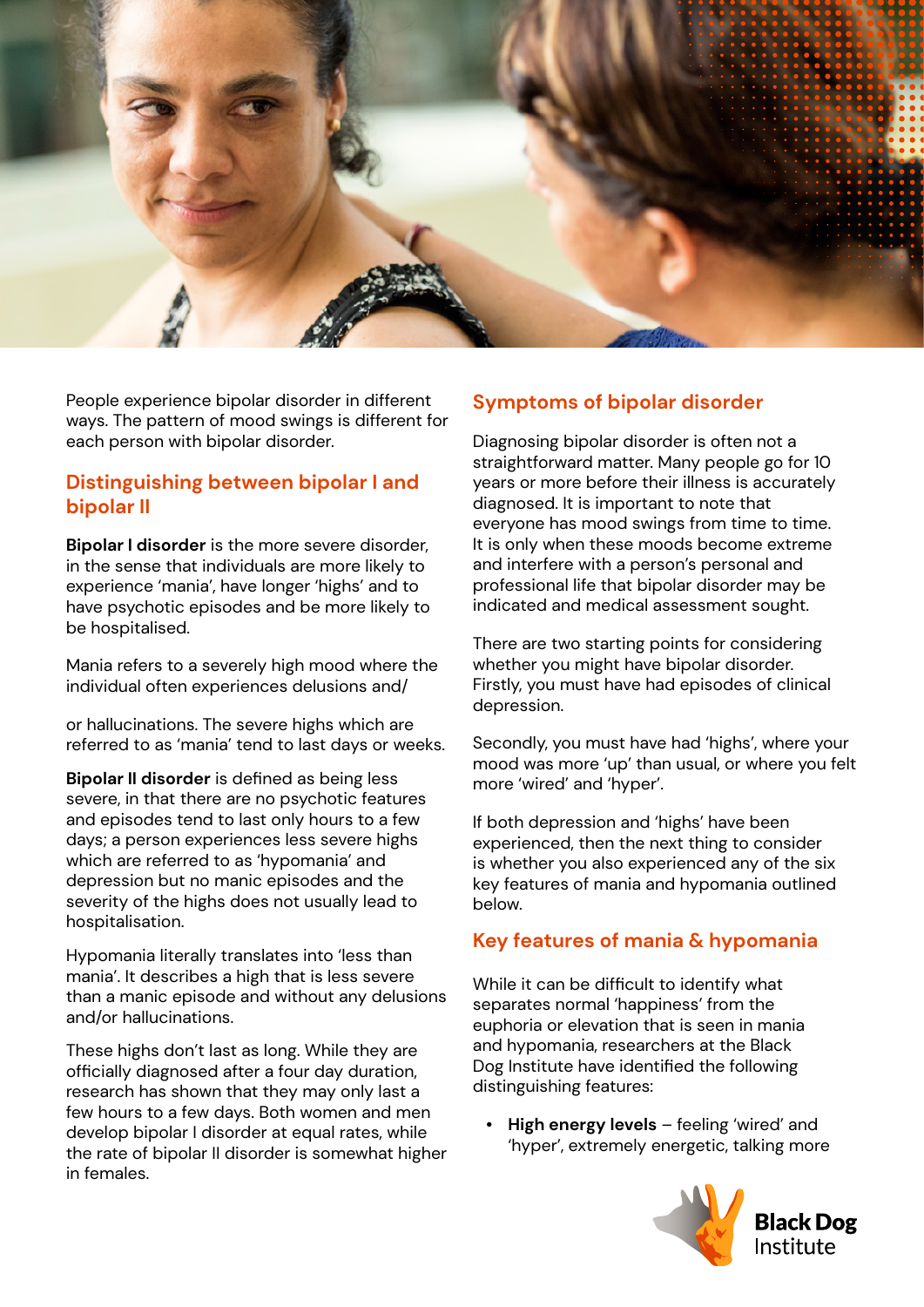

and talking over people, making decisions in a flash, constantly on the go and feeling less need for sleep.

- **• Positive mood**  feeling confident and capable, optimistic that one can succeed in everything, more creative, happier and feeling 'high as a kite'.
- **• Irritability** irritable mood and impatient and angry behaviours.
- **• Inappropriate behaviour** becoming over involved in other peoples' activities, engaging in increased risk taking (i.e. by over indulging in alcohol and drugs and gambling excessively) saying and doing outrageous things, spending more money, having increased libido; dressing more colourfully and with disinhibition.
- **• Heightened creativity** 'seeing things in a new light', seeing things vividly and with crystal clarity, senses are heightened and feeling quite capable of writing the 'great Australian novel'.
- **• Mystical experiences** believing that there are special connections between events, that there is a higher rate of coincidence between things happening, feeling at one with nature and appreciating the beauty and the world around, and believing that things have special significance.

More extreme expressions of mania (but not hypomania) may have the added features of delusions and hallucinations.

A number of other symptoms can indicate whether there is a likely diagnosis of bipolar disorder, particularly for those under the age of 40. These include:

- Racing thoughts (for example, feeling like you are watching a number of different TV channels at the same time, but not being able to focus on any)
- Sleeping a lot more than usual
- Feeling agitated, restless and/or incredibly frustrated.

## **When to seek help for bipolar disorder**

If you have experienced an episode of mania or hypomania, or have scored 22 or more on the [Bipolar Disorder Self-Test](https://www.blackdoginstitute.org.au/resources-support/digital-tools-apps/bipolar-self-test/), it is advisable to seek professional assessment by a mental health practitioner.

The first step is to arrange a consultation with your GP. They will provide an assessment and, where necessary, refer you to a psychiatrist for further treatment. Bipolar disorder which is left untreated, will likely involve further episodes of mania or hypomania. Bipolar disorder is not an illness which goes away of its own accord, but one which often needs long-term treatment Accurately diagnosing bipolar disorder is a task for the mental health professional.

Some people with bipolar disorder can become suicidal. It is very important that talk of suicide be taken seriously and for such people to be